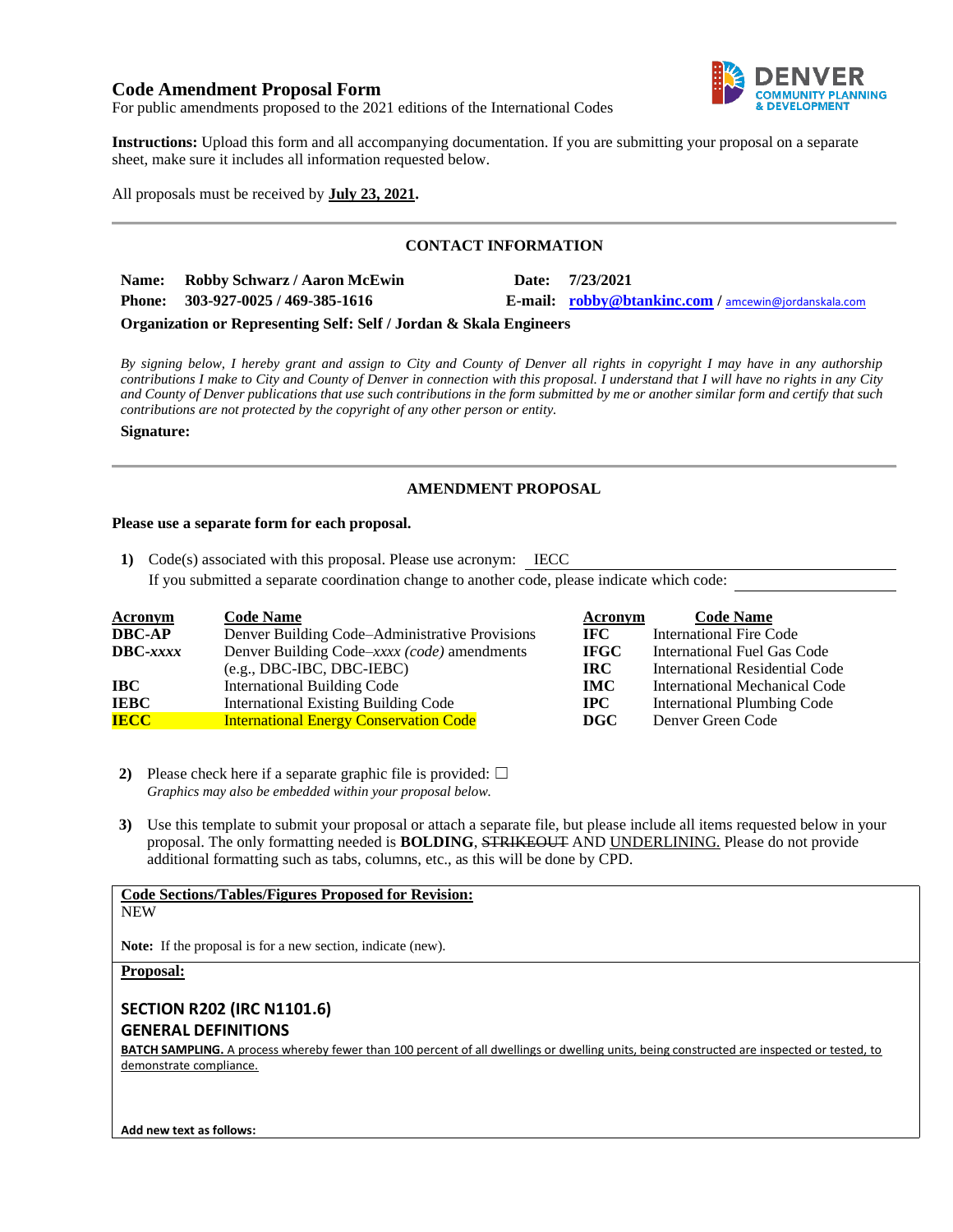## **New Code Section**

**R401.2.2 (IRC N1101.13.2) Batch sampling.** Batch sampling shall be allowed for Group R2 buildings within the same project or community for the purpose of demonstrating compliance with sections R402.4 Air leakage and R403.3.3 Duct testing.

#### **Exceptions:**

1. If batch sampling sections R402.4 air leakage and R403.3.3, duct leakage for other than Group R2 Buildings an approved sampling plan shall be included in the construction documents and approved by the code official.

**R401.2.2.1 (N1101.13.2.2.1) Sampling process.** Sampling shall use the following process:

1. After five (5) consecutive dwelling units are tested and demonstrate compliance with sections R402.4 Air leakage or R403.3.3 Duct testing without an incidence of failure, then only one (1) dwelling unit in subsequent groups of five (5) dwelling units is required to demonstrate compliance through testing.

2. The remaining four (4) units using batch sampling shall be considered in compliance when the one (1) tested sampled unit in the group of five (5) dwelling units has demonstrated compliance.

3. If the one (1) dwelling unit tested in the group of five (5) fails to demonstrate compliance then that unit must be retested until it demonstrates compliance, and three (3) consecutive dwelling units must also demonstrate compliance without incidence of failure before Batch Sampling is allowed to continue.

**Exception:** An approved sampling plan shall be used as an alternative to Section R401.2.2 and R401.2.2.1.

### **R402.2.2.2 Reporting.** Batch Sampling reporting shall include the following:

1. At permitting, identify the number of sample sets that will use Batch Sampling.

2. At a time determined by the code official,

a. Report units that demonstrate compliance and all addresses or lot numbers in the batch that create the sample set of five dwellings units.

b. Report units that fail, and the date they are brought into compliance. Report the three or more additional units that are tested as a result of a failure, their test results, and the date the three consecutive units demonstrated compliance. c. Submit other compliance documents or reporting as required by the code official.

### **Supporting Information:**

**Reason:** Currently, sampling is only addressed within the Simulated Performance Path section R405 of the IECC. It states, "Batch sampling of buildings to determine energy code compliance shall only be allowed for stacked multiple-family units." Narrowing the allowance for sampling to stacked multi-family units makes a lot of sense but narrowing sampling to only the Simulated Performance path does not. This proposal broadens the ability to sample dwelling units regardless of the pathway used to navigate the IECC.

In researching this proposal, it became evident that sampling means something different to the code compliance community than it does to the verification and builder program community. My discussions with the code compliance community indicated that they believe that sampling is only a tool that is used for lessening the requirement of blower door and duct leakage testing every permitted dwelling unit. The verification and builder program community, on the other hand, uses sampling to verify compliance of any requirement of compliance. Therefore, this proposal states that sampling used for anything other than blower door or duct leakage testing must have a sampling plan submitted at permitting that is approved by the authority having jurisdiction. In this way, it is ultimately up to the jurisdiction to determine their comfort level with the use of sampling for other code compliance feature and building types than diagnostic testing and stacked multi-family dwelling units.

Currently, the code does not define in any way what sampling means. The second half of this proposal defines the minimum requirements for sampling, which not only offers guidance to the jurisdiction for what to expect but also offers a baseline for which to assess the merits of submitted sampling plans which may be submitted to potentially broaden the scope of what could be sampled.

### **Referenced Standards:**

**Note:** List any new referenced standards that are proposed to be referenced in the code.

### **Impact:**

It is not clear how to assess the cost impact of a proposal like this as it depends completely on the quality of the installation of the code required item. If everything passes inspection the first time it can save money due to requiring fewer inspections, but if something fails it must be tested 3 more times and it could increase cost. The most important aspect of the proposal is not associated with cost it is associated with the ability to use sampling regardless of the compliance path chosen.

**Note:** Discuss the impact of this proposal in this section AND indicate the impact of this amendment proposal for each of the following: